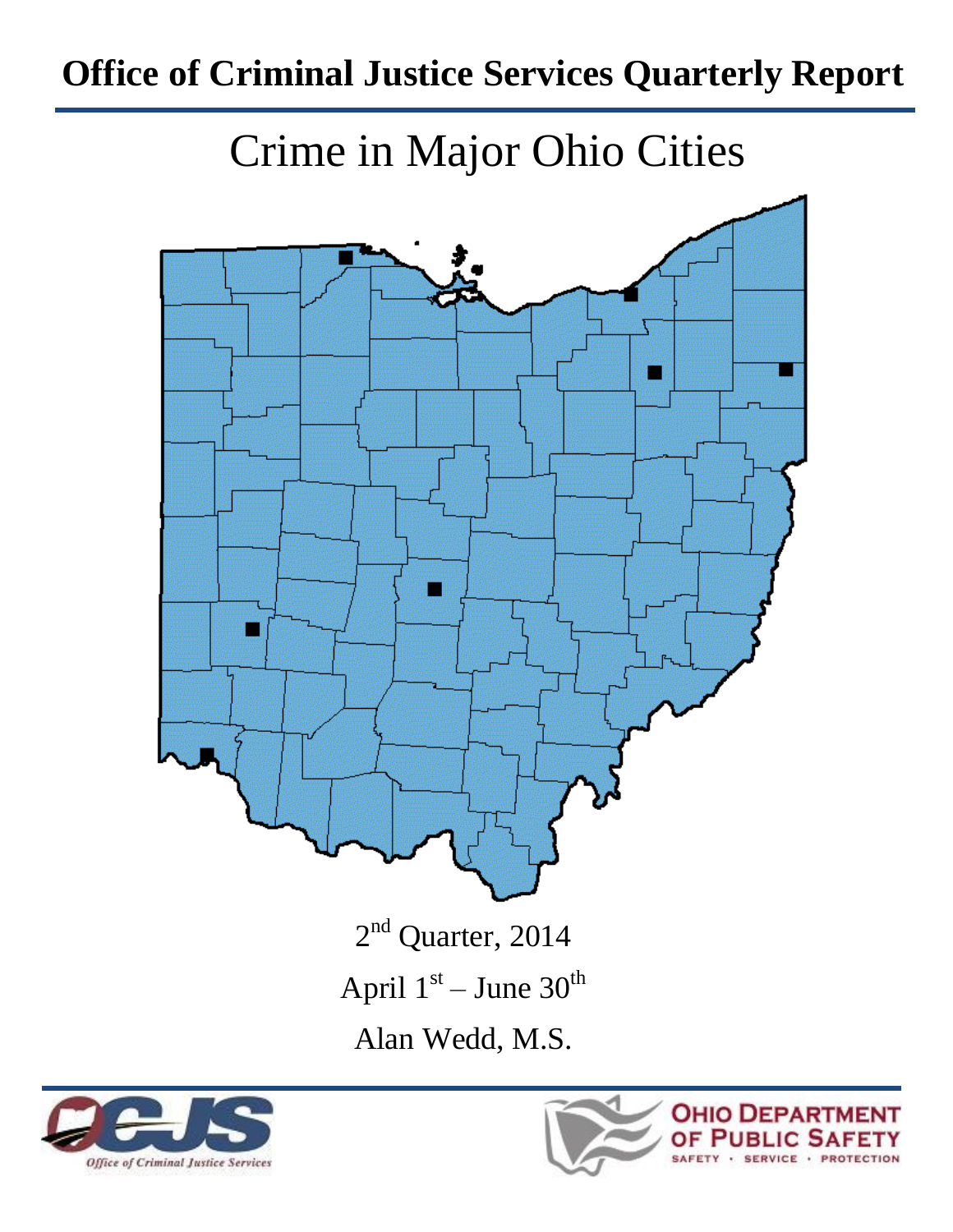#### **Overview**

- This report provides information about crimes occurring in major Ohio cities during the second quarter (April  $1<sup>st</sup>$  –June 30<sup>th</sup>) of 2014. The cities included in this report are Akron, Cincinnati, Cleveland, Columbus, Dayton, Toledo, and Youngstown.
- Data for this report are taken from the Ohio Incident-Based Reporting System (OIBRS). OIBRS is a voluntary crime reporting program that allows Ohio law enforcement agencies to electronically submit crime statistics to state and federal government agencies.
- The data included in this report consist of the seven most severe categories of offenses collected by the FBI's Uniform Crime Reporting (UCR) Program. These offenses are known as Part 1 crimes, and are divided in to two categories: violent crimes (murder, forcible rape, robbery, and aggravated assault) and property crimes (burglary, larceny/theft, motor vehicle theft, and  $arson<sup>1</sup>$ ).
- Data from the second quarter of 2014 are compared to the second quarter of 2013 to provide context.

**Disclaimer:** Data included in this report are preliminary, and only as accurate as the data provided by local law enforcement agencies.

l  $1$  Arson data are omitted from this report due to limited reporting of offenses.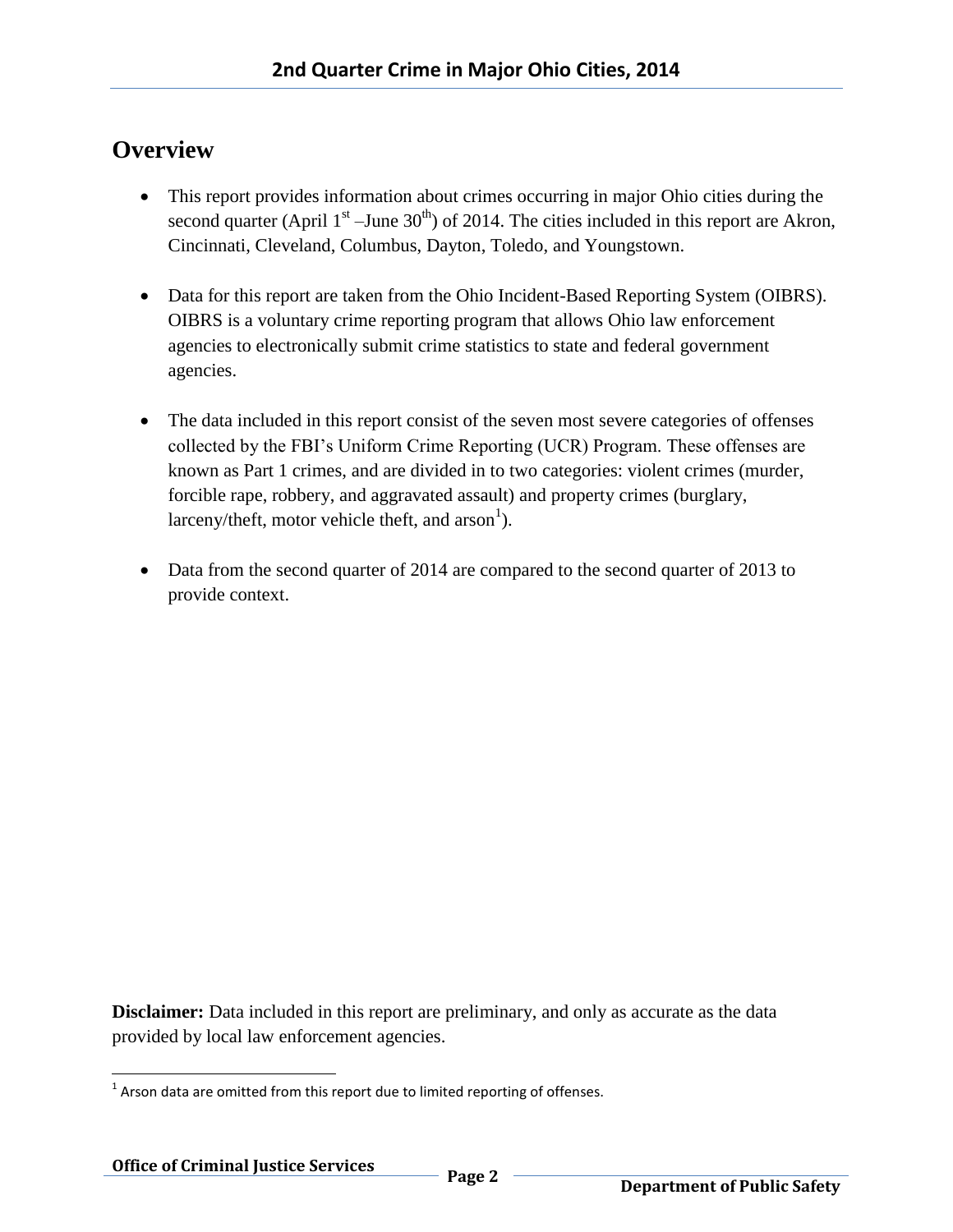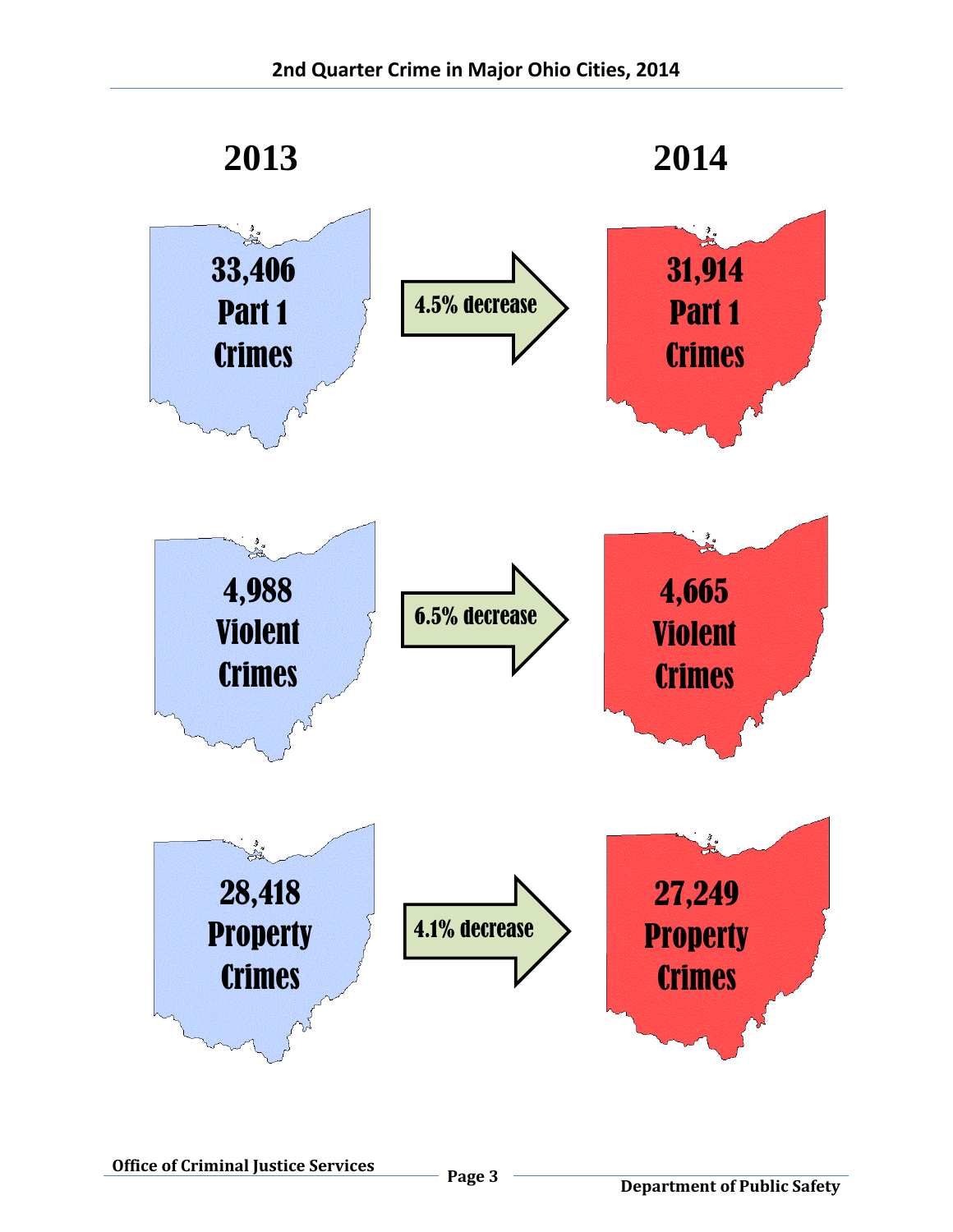#### **Summary**

- A total of 31,914 Part 1 crimes were reported in major Ohio cities during the second quarter of 2014. This represents a **4.5% decrease** from the 33,406 Part 1 crimes reported during the second quarter of 2013.
- The 4,665 violent crimes reported in the second quarter of 2014 represent a **6.5% decrease** from the 4,988 violent crimes reported in the second quarter of 2013.
- The 27,249 property crimes reported in the second quarter of 2014 represent a **4.1% decrease** from the 28,418 property crimes reported in the second quarter of 2013.
- Both violent and property crime increased in Dayton from the second quarter of 2013 to the second quarter of 2014. All of the other cities in this report experienced a decrease in both violent and property crime during that same time period.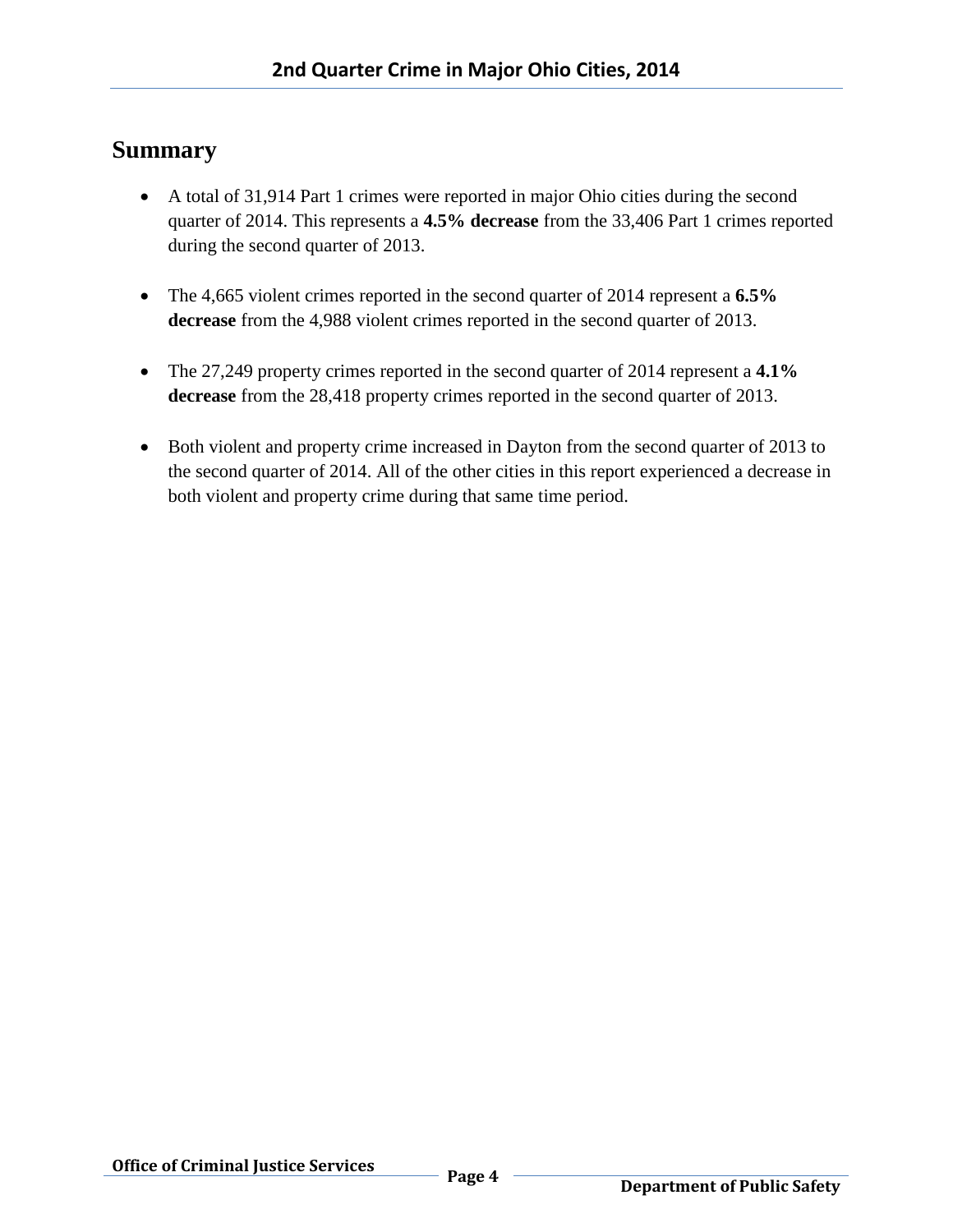## **Violent Crime**

- According to the UCR Program, violent crimes are offenses that involve force or the threat of force. Four different offenses are categorized as violent crimes: murder, forcible rape, robbery, and aggravated assault.
- Murder was the only category of violent crime to increase from the second quarter of 2013 to the second quarter of 2014. All other categories decreased.

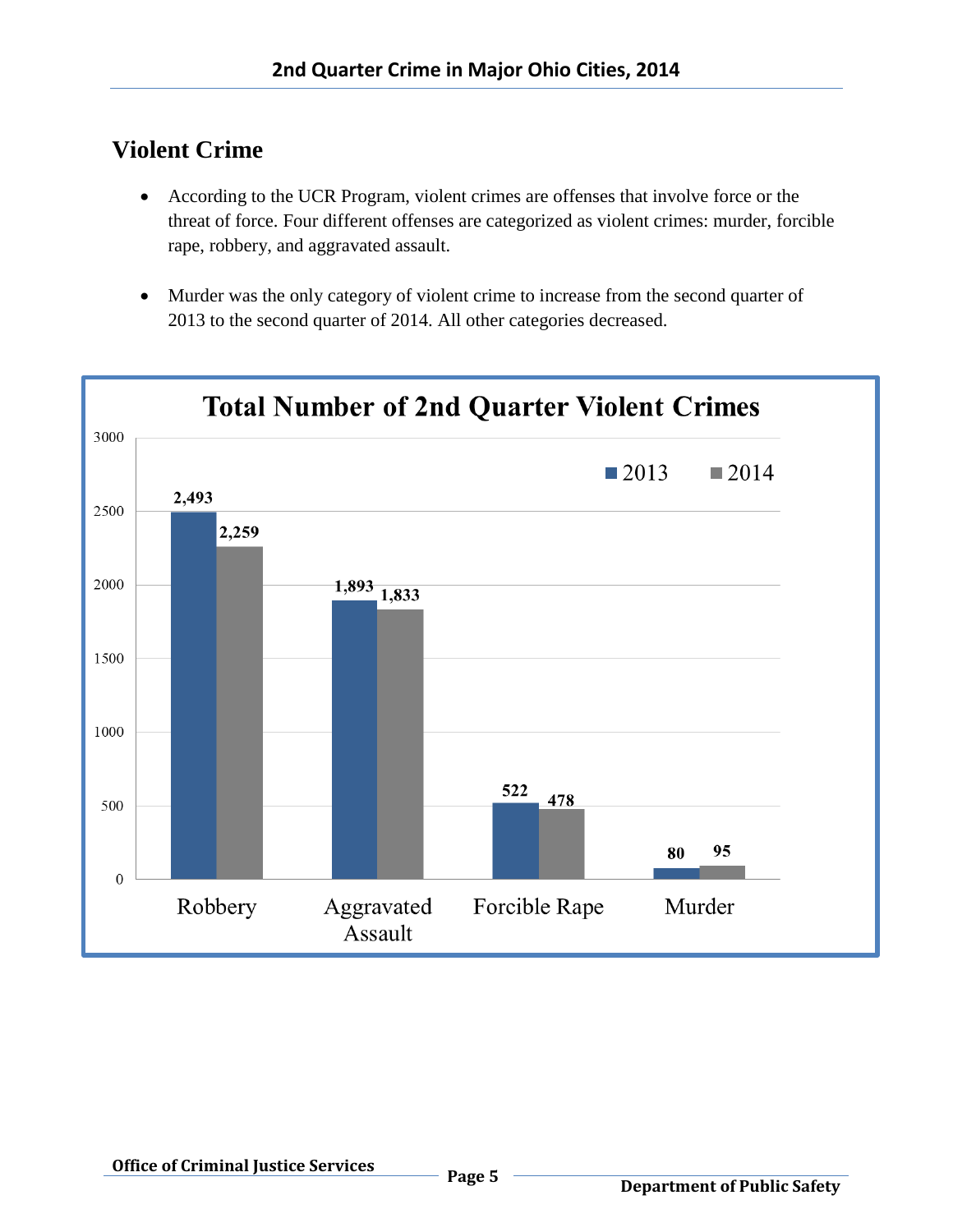|              |       | <b>TOTAL</b>      |        | <b>RATE</b>   |                |
|--------------|-------|-------------------|--------|---------------|----------------|
| <b>CITY</b>  | 2013  | $20\overline{14}$ | 2013   | 2014          | % CHANGE       |
| Akron        | 149   | 92                | 75.21  | 46.44         | 38.3% decrease |
| Cincinnati   | 426   | 364               | 143.19 | 122.35        | 14.6% decrease |
| Cleveland    | 891   | 816               | 228.40 | 209.17        | 8.4% decrease  |
| Columbus     | 576   | 566               | 70.03  | 68.81         | 1.7% decrease  |
| Dayton       | 151   | 159               | 105.33 | 110.91        | 5.3% increase  |
| Toledo       | 268   | 230               | 94.93  | 81.47         | 14.2% decrease |
| Youngstown   | 32    | 32                | 49.09  | 49.09         | $0\%$ change   |
| <b>TOTAL</b> | 2,493 | 2,259             |        | 113.36 102.72 | 9.4% decrease  |

## 2nd Quarter Robbery<sup>2</sup>

- **Robberies decreased by 9.4%** during the second quarter of 2014.
- Dayton was the only city to report an increase in robberies.

|              |       | <b>TOTAL</b> | <b>RATE</b>                             |                          |
|--------------|-------|--------------|-----------------------------------------|--------------------------|
| <b>CITY</b>  | 2013  | 2014         | 2013                                    | % CHANGE<br>2014         |
| Akron        | 320   | 260          | 161.53                                  | 18.8% decrease<br>131.25 |
| Cincinnati   | 384   | 331          | 129.07                                  | 13.8% decrease<br>111.25 |
| Cleveland    | 528   | 553          | 135.35                                  | 4.7% increase<br>141.75  |
| Dayton       | 137   | 164          | 95.57                                   | 19.7% increase<br>114.40 |
| Toledo       | 412   | 433          | 145.94                                  | 5.1% increase<br>153.38  |
| Youngstown   | 112   | 92           | 171.82                                  | 17.9% decrease<br>141.14 |
| <b>TOTAL</b> | 1,893 | 1,833        | $\overline{137.51}$ $\overline{133.16}$ | 3.2% decrease            |

#### $2<sup>nd</sup>$  Quarter Aggravated Assault<sup>3</sup>

- **Aggravated assaults decreased by 3.2%** during the second quarter of 2014.
- Cleveland, Dayton, and Toledo were the only city to report an increase in aggravated assaults.

 $\overline{a}$ 

 $^{2}$ % change is calculated based on rate. Rate describes the total number of offenses per 100,000 people and is rounded to the nearest hundredth. Rounding may lead to discrepancies for column and row totals.

 $3$  Data for Columbus aggravated assault offenses are not available.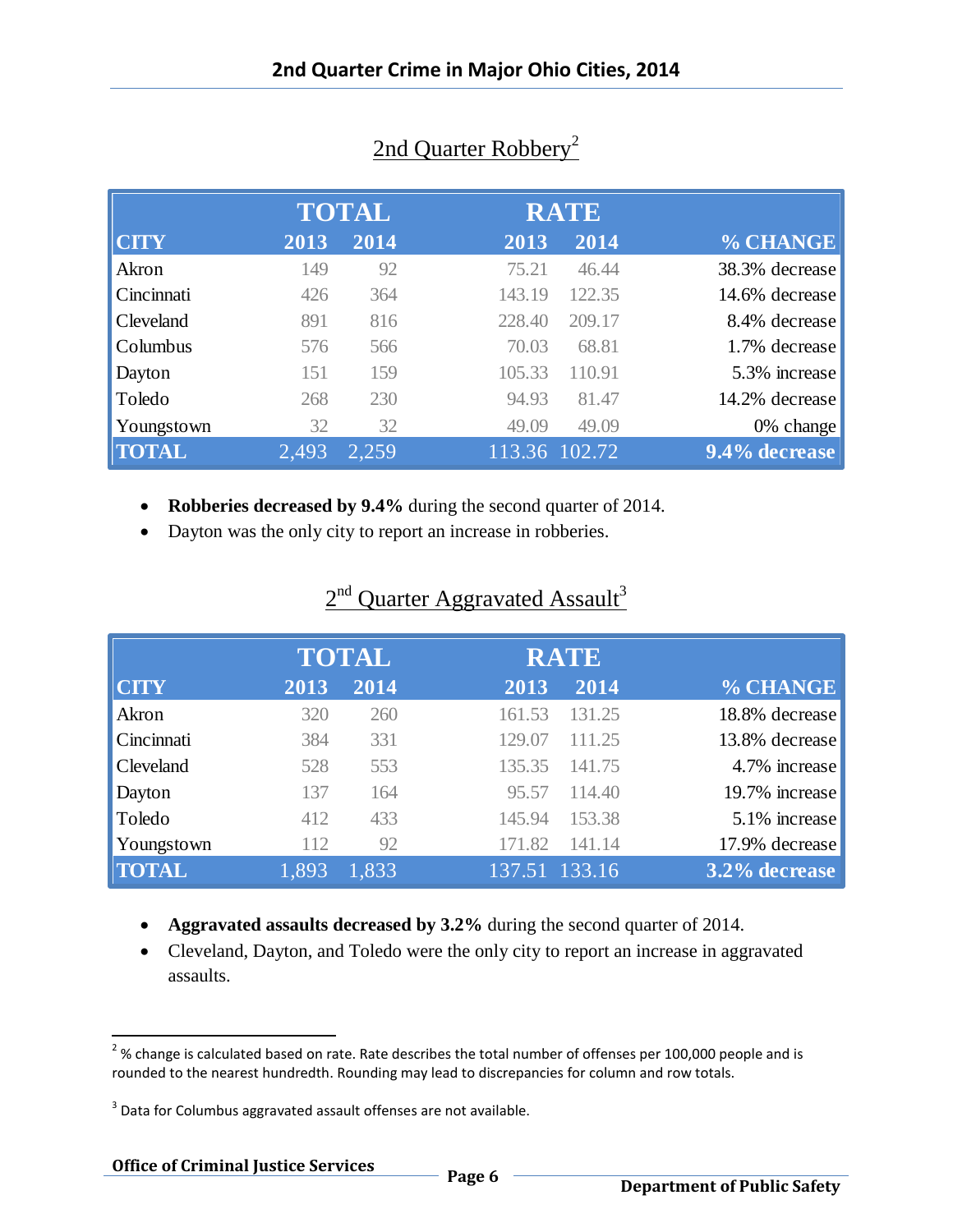|                  |      | <b>TOTAL</b> |       | <b>RATE</b> |                |
|------------------|------|--------------|-------|-------------|----------------|
| $  $ CITY        | 2013 | 2014         | 2013  | 2014        | % CHANGE       |
| Akron            | 49   | 42           | 24.73 | 21.20       | 14.3% decrease |
| Cincinnati       | 62   | 56           | 20.84 | 18.82       | 9.7% decrease  |
| <b>Cleveland</b> | 141  | 130          | 36.14 | 33.32       | 7.8% decrease  |
| <b>Columbus</b>  | 192  | 165          | 23.34 | 20.06       | 14.1% decrease |
| Dayton           | 39   | 30           | 27.21 | 20.93       | 23.1% decrease |
| Toledo           | 30   | 41           | 10.63 | 14.52       | 36.7% increase |
| Youngstown       | 9    | 14           | 13.81 | 21.48       | 55.6% increase |
| <b>TOTAL</b>     | 522  | 478          | 23.74 | 21.74       | 8.4% decrease  |

# 2<sup>nd</sup> Quarter Forcible Rape

- **Forcible rapes decreased by 8.4%** during the second quarter of 2014.
- Toledo and Youngstown were the only cities to report an increase in forcible rape offenses.

## $2<sup>nd</sup>$  Quarter Murder

|              |      | <b>TOTAL</b> |      | <b>RATE</b> |                |
|--------------|------|--------------|------|-------------|----------------|
| <b>CITY</b>  | 2013 | 2014         | 2013 | 2014        | % CHANGE       |
| Akron        | 8    | 8            | 4.04 | 4.04        | $0\%$ change   |
| Cincinnati   | 23   | 21           | 7.73 | 7.06        | 8.7% decrease  |
| Cleveland    | 15   | 18           | 3.85 | 4.61        | 20% increase   |
| Columbus     | 16   | 30           | 1.95 | 3.65        | 87.5% increase |
| Dayton       | 4    | 6            | 2.79 | 4.19        | 50% increase   |
| Toledo       | 9    | 6            | 3.19 | 2.13        | 33.3% decrease |
| Youngstown   | 5    | 6            | 7.67 | 9.20        | 20% increase   |
| <b>TOTAL</b> | 80   | 95           | 3.64 | 4.32        | 18.8% increase |
|              |      |              |      |             |                |

- **Murders increased by 18.8%** during the second quarter of 2014.
- Cincinnati and Toledo were the only cities to report a decrease in murders.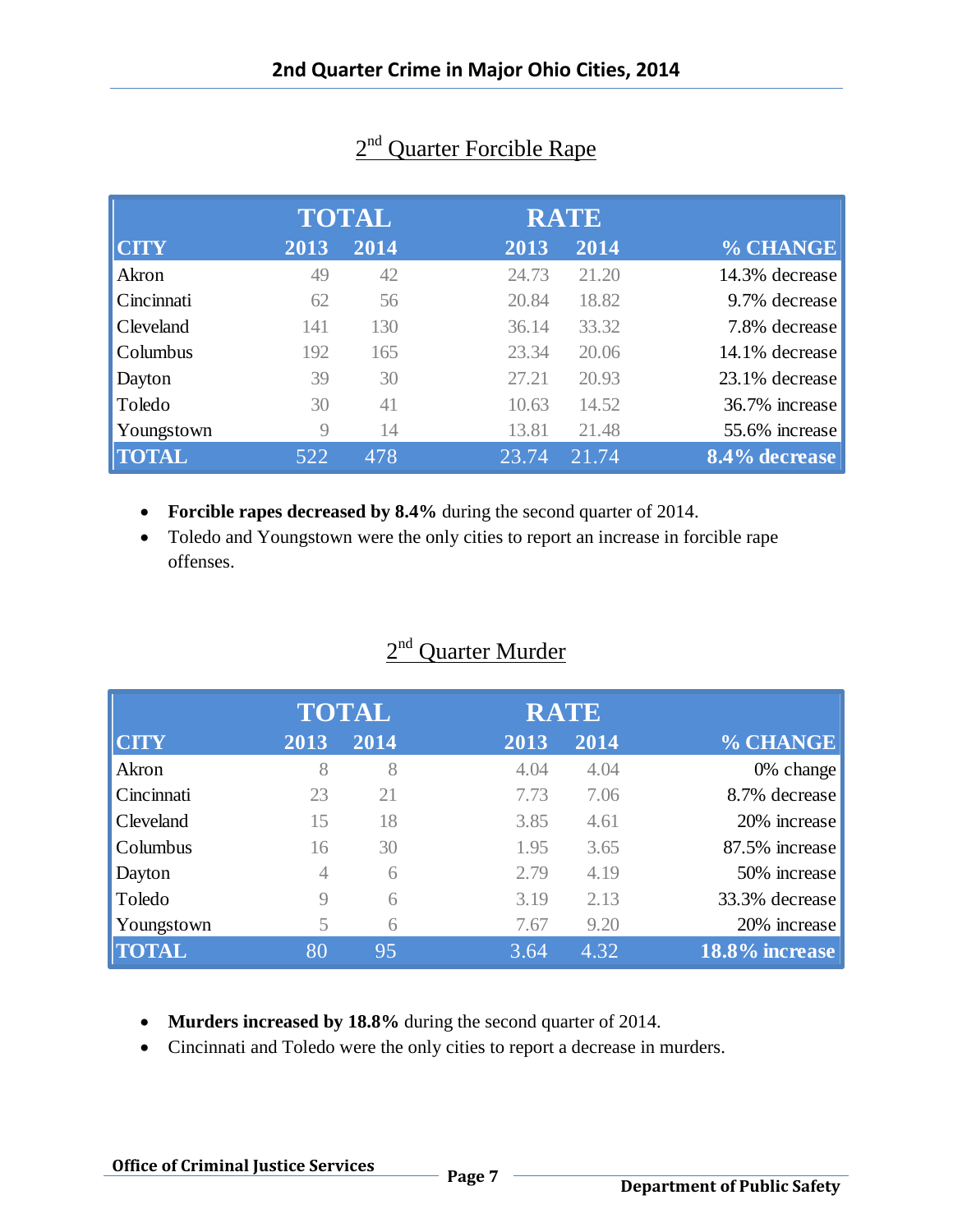# **Property Crimes**

- According to the UCR Program, property crimes are offenses involving the taking of money or property without force or the threat of force against a victim. Three different offenses are categorized as property crime: burglary, larceny-theft, and motor vehicle theft.
- All categories of property crime showed a decrease from the second quarter of 2013 to the second quarter of 2014.

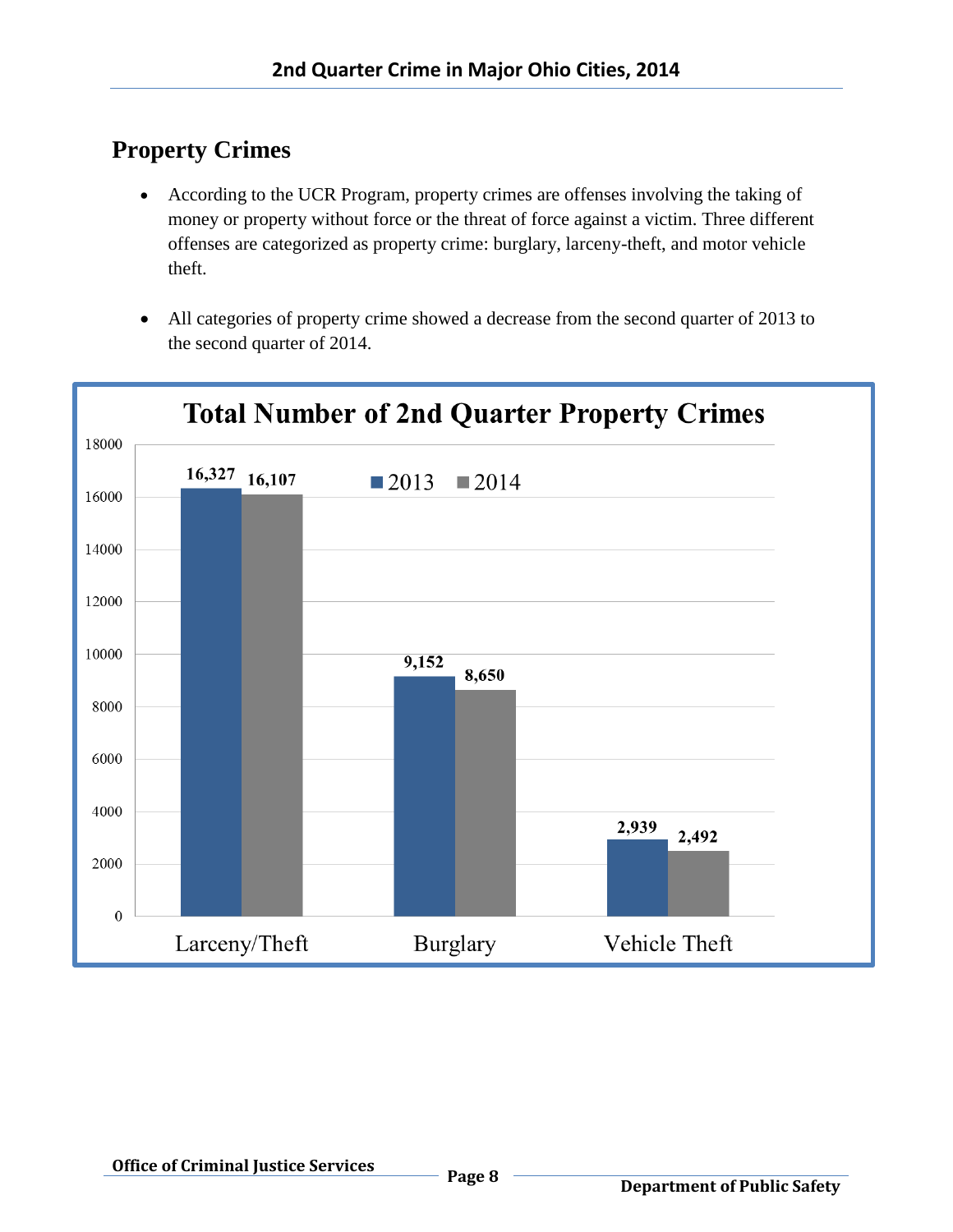|                  |       | <b>TOTAL</b>  |          | <b>RATE</b> |                |
|------------------|-------|---------------|----------|-------------|----------------|
| <b>CITY</b>      | 2013  | 2014          | 2013     | 2014        | % CHANGE       |
| Akron            | 1,638 | 1,426         | 826.86   | 719.84      | 12.9% decrease |
| Cincinnati       | 2,771 | 2,705         | 931.38   | 909.19      | 2.4% decrease  |
| <b>Cleveland</b> | 4,293 | 3,990         | 1,100.45 | 1,022.78    | 7.1% decrease  |
| <b>Columbus</b>  | 5,995 | 6,302         | 728.83   | 766.15      | 5.1% increase  |
| Dayton           | 1,159 | 1,265         | 808.48   | 882.42      | 9.1% increase  |
| Youngstown       | 471   | 419           | 722.57   | 642.80      | 11% decrease   |
| <b>TOTAL</b>     |       | 16,327 16,107 | 851.77   | 840.30      | 1.3% decrease  |

## 2<sup>nd</sup> Quarter Larceny/Theft<sup>4</sup>

- **Larceny/theft offenses decreased by 1.3%** during the second quarter of 2014.
- Columbus and Dayton were the only cities to report increases in the total number of larceny/theft offenses.

|                    |       | <b>TOTAL</b> |        | <b>RATE</b> |                |
|--------------------|-------|--------------|--------|-------------|----------------|
| <b>CTY</b>         | 2013  | 2014         | 2013   | 2014        | % CHANGE       |
| Akron              | 834   | 735          | 421.00 | 371.02      | 11.9% decrease |
| Cincinnati         | 1,346 | 1,240        | 452.41 | 416.78      | 7.9% decrease  |
| <b>Cleveland</b>   | 2,019 | 1,853        | 517.54 | 474.99      | 8.2% decrease  |
| <b>Columbus</b>    | 2,557 | 2,390        | 310.86 | 290.56      | 6.5% decrease  |
| Dayton             | 655   | 753          | 456.91 | 525.27      | 15% increase   |
| Toledo             | 1,314 | 1,299        | 465.44 | 460.13      | 1.1% decrease  |
| Youngstown         | 427   | 380          | 655.07 | 582.97      | 11% decrease   |
| $  \textbf{TOTAL}$ | 9,152 | 8,650        | 416.16 | 393.34      | 5.5% decrease  |

#### 2<sup>nd</sup> Quarter Burglary

- **Burglaries decreased by 5.5%** during the second quarter of 2014.
- Dayton was the only city to report an increase in burglaries.

 $\overline{\phantom{a}}$ 

<sup>&</sup>lt;sup>4</sup> Data for Toledo larceny/theft offenses are not available.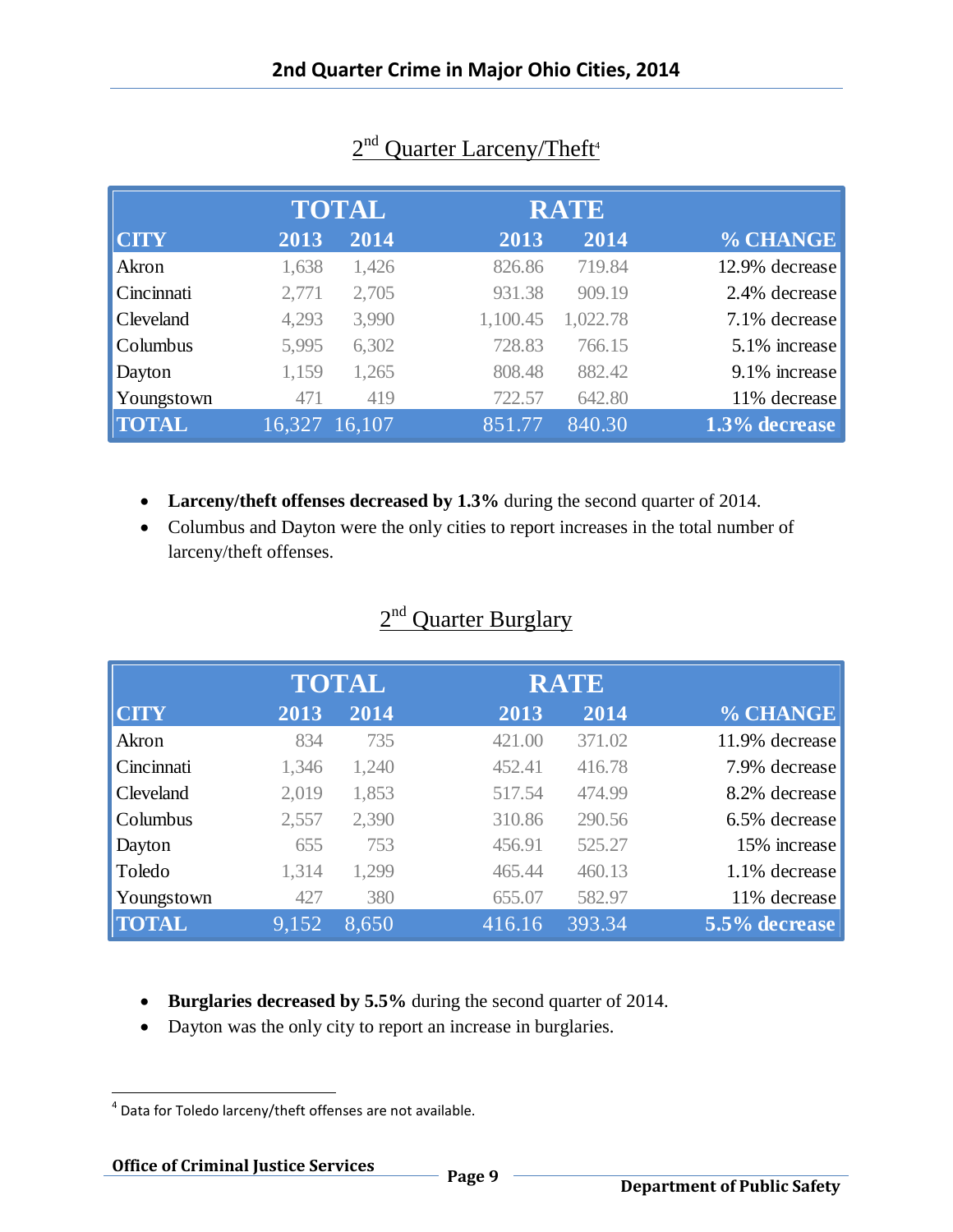|                  |       | <b>TOTAL</b> |        | <b>RATE</b> |                |
|------------------|-------|--------------|--------|-------------|----------------|
| <b>CITY</b>      | 2013  | 2014         | 2013   | 2014        | % CHANGE       |
| Akron            | 172   | 124          | 86.82  | 62.59       | 27.9% decrease |
| Cincinnati       | 290   | 252          | 97.47  | 84.70       | 13.1% decrease |
| <b>Cleveland</b> | 1,063 | 963          | 272.49 | 246.85      | 9.4% decrease  |
| <b>Columbus</b>  | 876   | 694          | 106.50 | 84.37       | 20.8% decrease |
| Dayton           | 173   | 125          | 120.68 | 87.20       | 27.7% decrease |
| Toledo           | 286   | 265          | 101.31 | 93.87       | 7.3% decrease  |
| Youngstown       | 79    | 69           | 121.20 | 105.85      | 12.7% decrease |
| <b>TOTAL</b>     | 2,939 | 2,492        | 133.64 | 113.32      | 15.2% decrease |

## 2<sup>nd</sup> Quarter Motor Vehicle Theft

- **Motor vehicle thefts decreased by 15.2%** during the second quarter of 2014.
- Every city reported a decrease in motor vehicle thefts.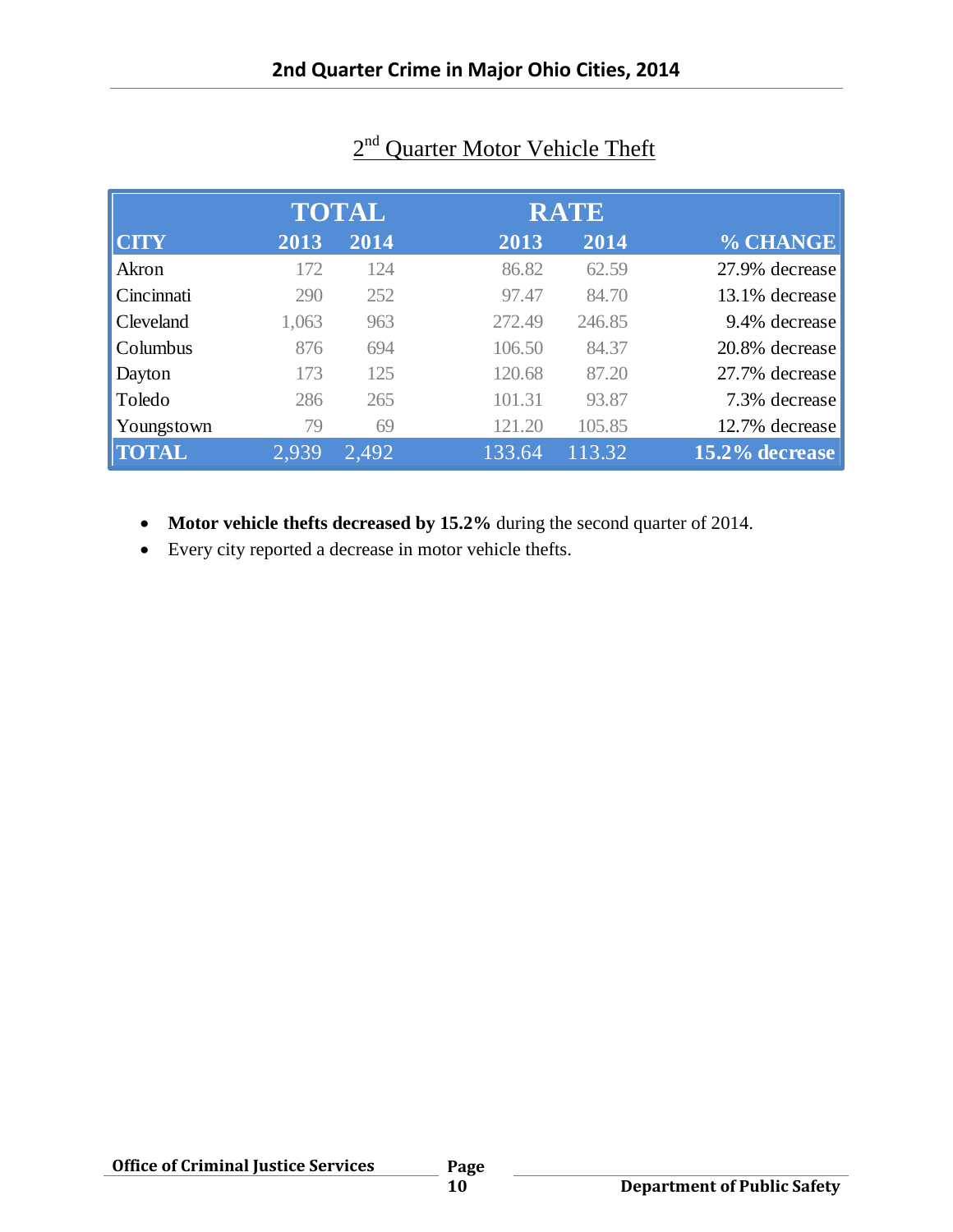| <b>CITY</b>      |       |       | ROBBERY AGG. ASSAULT FORCIBLE RAPE | <b>MURDER</b> | <b>TOTAL</b> |
|------------------|-------|-------|------------------------------------|---------------|--------------|
| Akron            | 181   | 458   | 78                                 | 10            | 727          |
| Cincinnati       | 641   | 576   | 100                                | 39            | 1,356        |
| <b>Cleveland</b> | 1,450 | 954   | 244                                | 26            | 2,674        |
| Columbus         | 1,004 | N/A   | 325                                | 49            | 1,378        |
| Dayton           | 270   | 283   | 59                                 | 17            | 629          |
| Toledo           | 420   | 693   | 72                                 | 10            | 1,195        |
| Youngstown       | 59    | 147   | 18                                 | <sub>6</sub>  | 230          |
| <b>TOTAL</b>     | 4,025 | 3,111 | 896                                | 157           | 8,189        |

# Violent Crime 2014 YTD: January 1<sup>st</sup> – June 30<sup>th</sup>

# Property Crime 2014 YTD: January 1<sup>st</sup> – June 30<sup>th</sup>

| <b>CTY</b>   | <b>LARCENY/THEFT</b> | <b>BURGLARY</b> | <b>VEHICLE THEFT</b> | <b>TOTAL</b> |
|--------------|----------------------|-----------------|----------------------|--------------|
| Akron        | 2,523                | 1,248           | 238                  | 4,009        |
| Cincinnati   | 4,847                | 2,273           | 528                  | 7,648        |
| Cleveland    | 7,170                | 3,396           | 1,836                | 12,402       |
| Columbus     | 10,736               | 4,186           | 1,416                | 16,338       |
| Dayton       | 2,136                | 1,205           | 262                  | 3,603        |
| Toledo       | N/A                  | 2,141           | 494                  | 2,635        |
| Youngstown   | 698                  | 670             | 127                  | 1,495        |
| <b>TOTAL</b> | 28,110               | 15,119          | 4,901                | 48,130       |